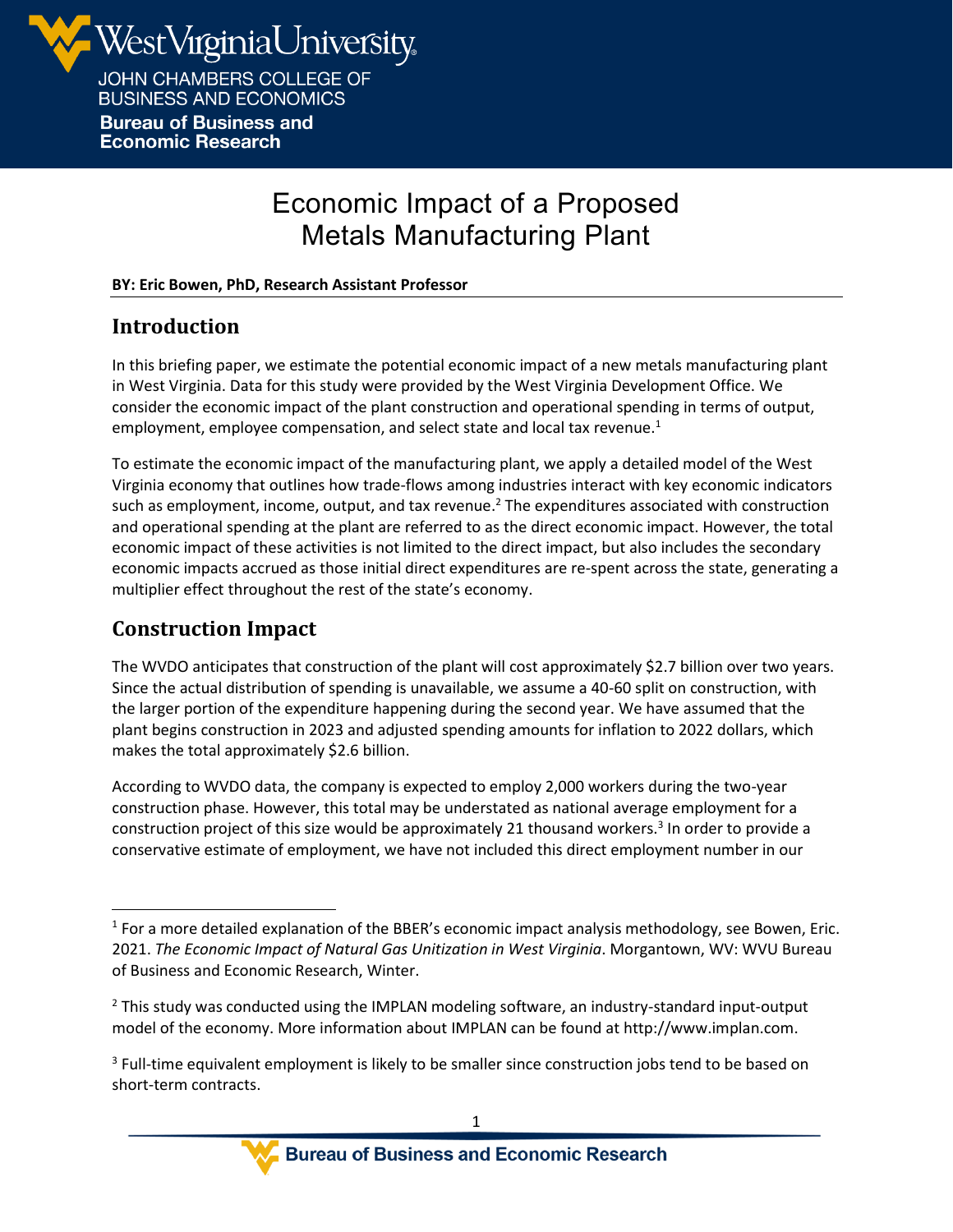calculations below. We also assume that workers at the plant will live in West Virginia and spend their income similarly to other state residents.

Total construction impacts are shown in Table 1. We estimate the total economic impact of the plant's construction to be more than \$4.2 billion over two years. This total includes the \$2.6 billion in initial spending plus another \$1.6 billion in indirect and induced impacts. We do not estimate direct employment; however, indirect and induced employment is estimated to be 9.7 thousand workers. We estimate the construction spending will generate approximately \$1.9 billion in employee compensation, with about \$1.4 billion in direct spending<sup>4</sup> and another \$500 million coming in secondary industries. We estimate that total potential tax revenue for the state could be as high as \$170 million during the construction phase. However, this total does not include tax incentives for manufacturing construction that will likely lower tax revenue to the state.

|                                      | <b>Direct</b><br><b>Impact</b> | <b>Indirect &amp; Induced</b><br><b>Impact</b> | <b>Total Economic</b><br><b>Impact</b> |
|--------------------------------------|--------------------------------|------------------------------------------------|----------------------------------------|
| Output (\$, billions)                | 2.6                            | 1.6                                            | 4.2                                    |
| Employment (job-years)               | $\ast$                         | 9,734                                          | $\ast$                                 |
| Employee Compensation (\$, billions) | 1.4                            | 0.5                                            | 1.9                                    |
| Total Taxes (\$, millions)           | 118.5                          | 51.6                                           | 170.1                                  |

#### **Table 1: Two-Year Economic Impact of Construction Spending**

\* Construction employment provided by the WVDO may be understated so we do not include it here. Notes: Output, Employee Compensation, and Tax Revenue are inflation-adjusted to 2022 dollars. Tax Revenue impact includes sales, personal income, property, and corporation net income taxes.

## **Operational Impact**

In this section we estimate the annual economic impact of the operational spending of the manufacturing plant. The WVDO estimates that total annual spending by the manufacturing plant will be nearly \$1.8 billion annually. This includes more than \$1.7 billion in operational spending and \$60 million in annual payroll expenditures. The plant is expected to employ 800 workers when fully operational. We have assumed the plant will begin operation in 2025 and that plant spending will rise at the rate of inflation, which allows us to avoid accounting for price levels in different years.

Using these direct impacts, we estimate the annual economic impact of the manufacturing plant to be \$2.5 billion, as shown i[n Table 2.](#page-2-0) This total includes the \$1.8 billion in direct spending and another \$815 million in secondary industries. The plant supports 800 jobs directly, with another 3,900 workers in supplier industries. Total income for these workers is expected to be nearly \$300 million, including \$60 million in direct impacts and \$234 million in secondary industries. The company and its workers are expected to generate about \$9.5 million annually in state and local tax revenue. However, as above, this does not consider potential tax incentives for the company, which are likely to lower the direct tax revenue. Secondary industries are expected to generate approximately \$24 million in tax revenue for a total impact of \$33.6 million in an annual basis.

<sup>4</sup> Compensation figures are based on national average compensation per dollar of construction cost. Labor costs account for approximately 53 percent of total construction expenditures.

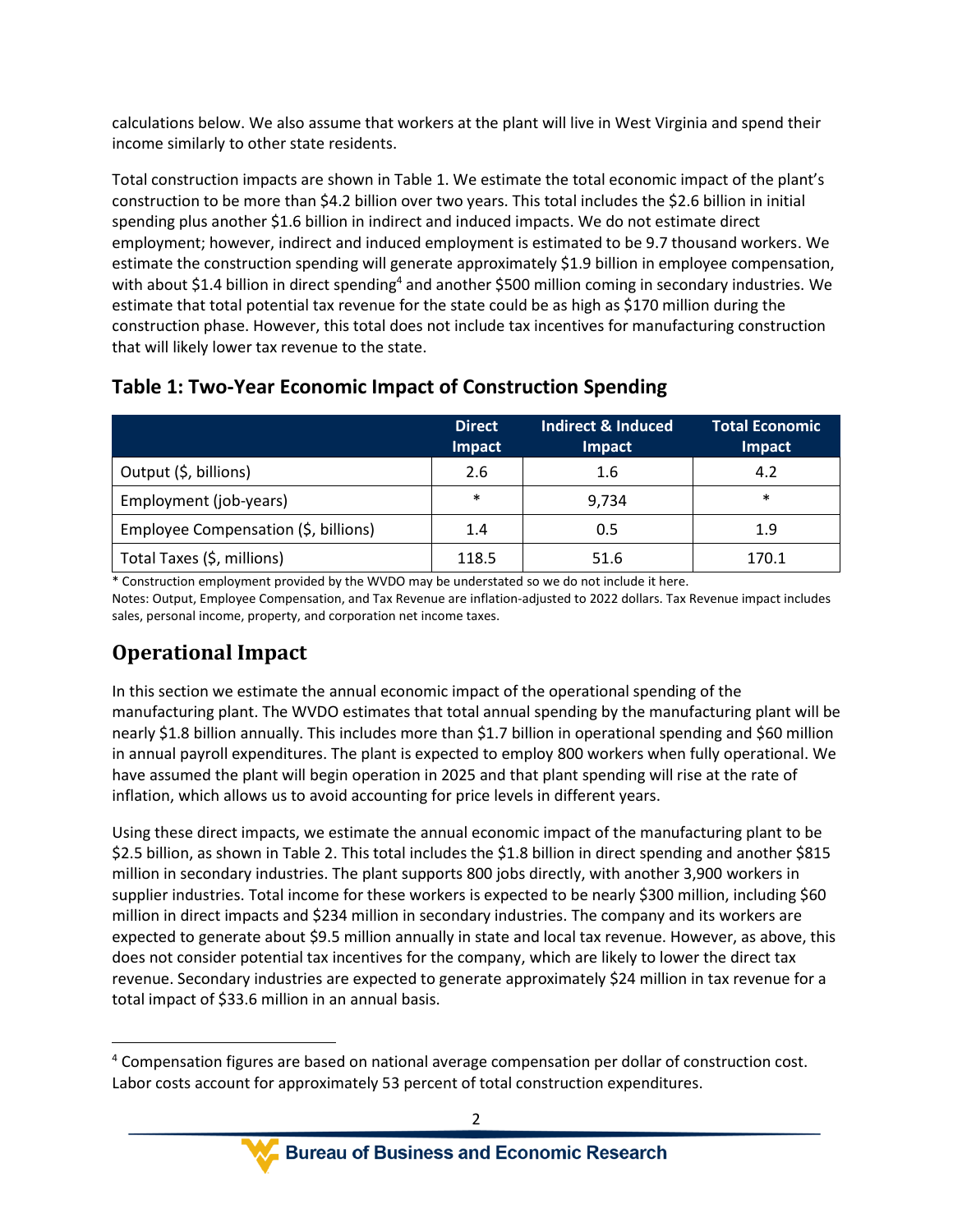#### <span id="page-2-0"></span>**Table 2: Annual Economic Impact of Operational Spending**

|                                      | <b>Direct</b><br>Impact | Indirect & Induced<br><b>Impact</b> | <b>Total Economic</b><br>Impact |
|--------------------------------------|-------------------------|-------------------------------------|---------------------------------|
| Output (\$, billions)                | 1.8                     | 0.8                                 | 2.6                             |
| Employment (jobs)                    | 800                     | 3,922                               | 4,722                           |
| Employee Compensation (\$, millions) | 60.0                    | 234.1                               | 294.1                           |
| Total Taxes (\$, millions)           | 9.5                     | 24.1                                | 33.6                            |

Notes: Output, Employee Compensation, and Tax Revenue are measured in 2021 dollars. Tax Revenue impact includes sales, personal income, property, and corporation net income taxes.

### **Total 10-Year Economic Impact**

In this section, we estimate the total economic impact of the manufacturing plant over its first 10 years; this impact includes the two-year construction phase and the first eight years of annual operating impact. For simplicity, we have assumed that operational dollars will rise at the rate of inflation during this period, which allows us to ignore the effects of inflation.

We estimate the total 10-year economic impact of the manufacturing plant will be nearly \$25 billion [\(Table 3\)](#page-3-0). This amount includes a total of nearly \$17 billion in direct expenditures from the plant and another \$8.1 billion in secondary impacts. Total employment for this plant is expected to be just under about 47 thousand job years.<sup>5</sup> Employment includes about six thousand job-years at the plant directly,<sup>6</sup> with another 41 thousand job-years in secondary industries.

We estimate total employee compensation to be \$4.2 billion over 10 years, with \$1.9 billion in direct impacts and another \$2.4 billion in secondary industries. The company and its suppliers are expected to generate about \$439 million in state and local tax revenue over this 10-year period. However, as noted above, this does not consider potential tax incentives for the company, which are likely to lower the direct tax revenue.

<sup>&</sup>lt;sup>5</sup> One job-year is calculated as one worker employed for one year.

<sup>&</sup>lt;sup>6</sup> Direct employment does not include construction jobs.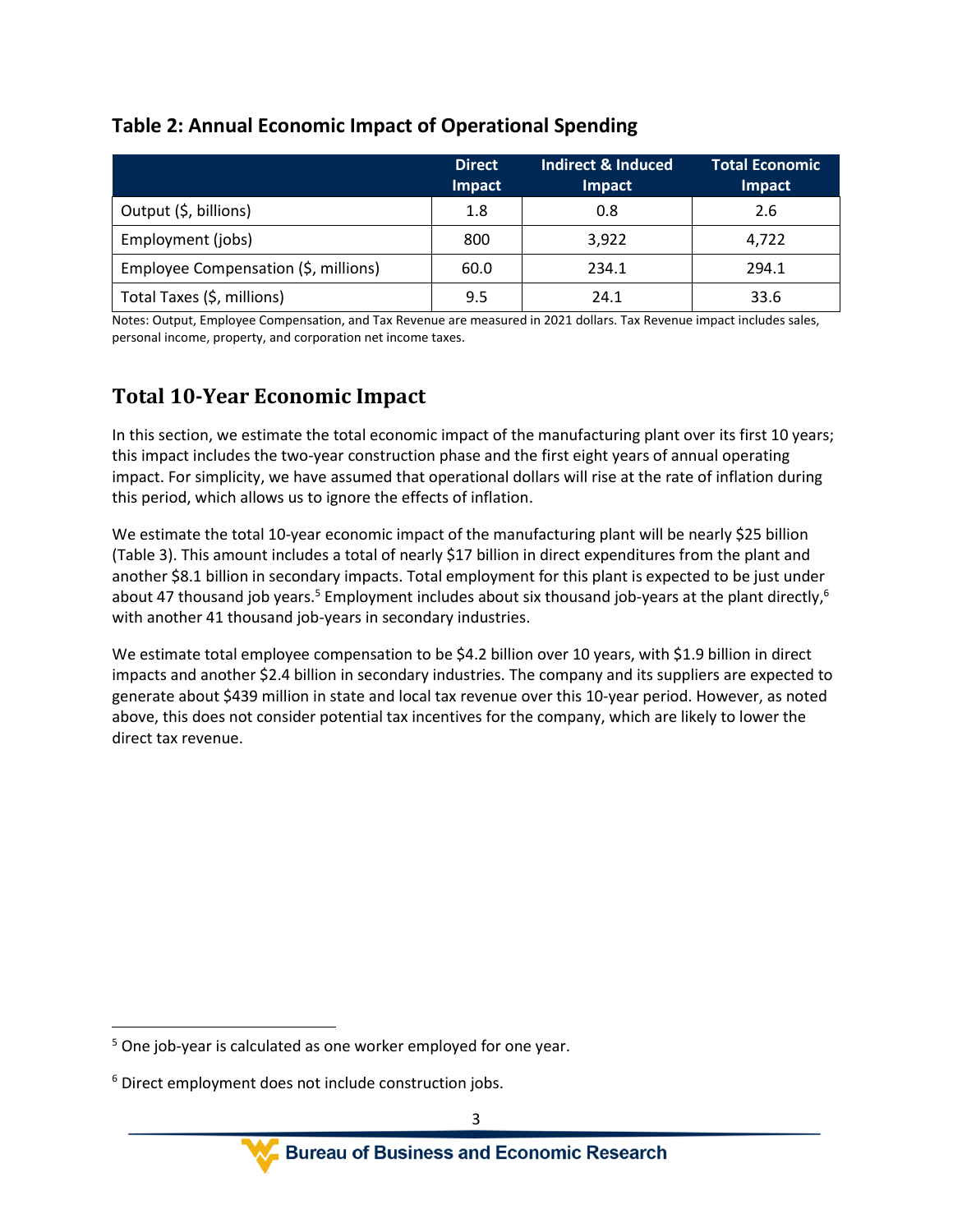## <span id="page-3-0"></span>**Table 3: Total 10-Year Economic Impact**

|                                      | <b>Direct</b><br><b>Impact</b> | <b>Indirect &amp; Induced</b><br>Impact | <b>Total Economic</b><br>Impact |
|--------------------------------------|--------------------------------|-----------------------------------------|---------------------------------|
| Output (\$, billions)                | 16.8                           | 8.1                                     | 24.9                            |
| Employment (job-years)               | 6,400*                         | 41,110                                  | 47,510*                         |
| Employee Compensation (\$, billions) | 1.9                            | 2.4                                     | 4.2                             |
| Total Taxes (\$, millions)           | 194.8                          | 244.0                                   | 438.8                           |

\* Direct construction employment is not included in this figure.

Notes: Output, Employee Compensation, and Tax Revenue are measured in 2021 dollars. Tax Revenue impact includes sales, personal income, property, and corporation net income taxes.